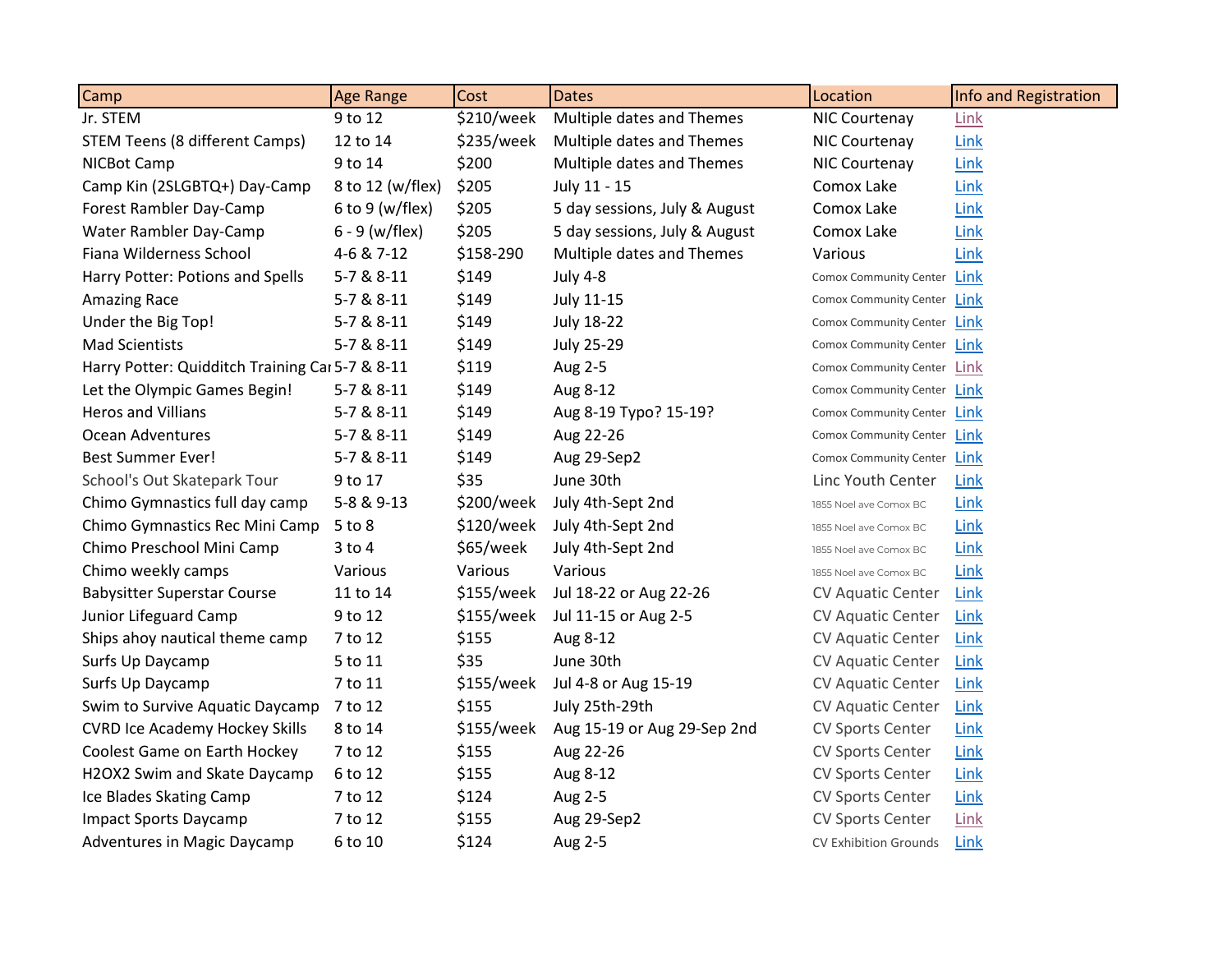| <b>Ball Hockey Introduction Camp</b>     | 6 to 12          | \$155                       | <b>July 25-29</b>                  | <b>CV Sports Center</b>        | <b>Link</b> |
|------------------------------------------|------------------|-----------------------------|------------------------------------|--------------------------------|-------------|
| Gootastic Daycamp                        | 6 to 10          | \$155                       | Aug 22-26                          | CV Sports Center               | <b>Link</b> |
| Horsemanship Camp                        | 7 to 12          | \$195/week                  | Jul 27-29 or Aug 10-12             |                                | Link        |
| <b>River Explorers</b>                   | 7 to 12          | \$155/week                  | Jul 4-8, Jul 25-29, or Aug 8-12    | <b>CV Exhibition Grounds</b>   | Link        |
| Wild & Wacky Outdoor Adventure 7 to 12   |                  | \$155/week                  | Jul 18-22 or Aug 15-19             | <b>CV Exhibition Grounds</b>   | Link        |
| Earthbound Kids Cultural Daycamp 7 to 12 |                  | \$155                       | <b>July 11-15</b>                  | <b>CV Exhibition Grounds</b>   | <b>Link</b> |
| Lewis Parks Summer Camps                 |                  |                             | Scheduals available June 28th      |                                | Link        |
| <b>West Coast Water Sports</b>           | 6 to 12          | \$310/week                  | June 29th - Aug 28th               | <b>West Coast Water Sports</b> | <b>Link</b> |
| Tiki Wiki                                | 5 to 7           | \$204/week                  | July 4th-Sept 2nd                  | Comox Bay Marina park Link     |             |
| Ocean Adventure Camps                    | 7 to 14          | \$375/week                  | July 4th-Sept 2nd                  | Comox Bay Marina park Link     |             |
| Go Sailing Level 1                       | 7 to 12          | \$198/week                  | July 4th-Sept 2nd                  | Comox Bay Marina park Link     |             |
| Go Sailing Level 2                       | 7 to 16          | \$220/week                  | July 4th-Sept 2nd                  | Comox Bay Marina park Link     |             |
| <b>Go Sailing Super Camp</b>             | 12 to 18         | \$495/week                  | Jul 11-15, Jul 25-29, or Aug 8-12  | Comox Bay Marina park Link     |             |
| All Day Adventure Camps                  | 5 to 10          | \$250/week                  | July 5- Aug 27 Various Themes      | Old St.Joe Hospital            | <b>Link</b> |
| <b>ABC Jumpstart</b>                     | 5 to 7           | \$130/week                  | Jul 26-30 or Aug 23-27             | Old St.Joe Hospital            | Link        |
| Young Writers Workshop                   | 8 to 12          | \$160                       | <b>July 26-30</b>                  | Old St.Joe Hospital            | Link        |
| Fundamentals: Essay and Math             | 13 to 16         | \$160                       | Aug 9-13                           | Old St.Joe Hospital            | Link        |
| French Camp                              | 6 to 8 & 9 to 12 | \$130                       | Aug 9-13                           | Old St.Joe Hospital            | Link        |
| Science Extravaganza                     | 7 to 10          | \$150                       | Aug 9-13                           | Old St.Joe Hospital            | Link        |
| da Vinci Code                            | 8 to 11          | \$160                       | Aug 3-6                            | Old St.Joe Hospital            | Link        |
| I Love Biology                           | 9 to 12          | \$160                       | July 19-22                         | Old St.Joe Hospital            | Link        |
| Math Camp                                | Various          | \$80-160                    | Various                            | Old St.Joe Hospital            | Link        |
| <b>String Orchestra</b>                  | 10 to 19         | \$500                       | <b>July 3-9</b>                    | CV Youth Music Centre          | Link        |
| Island Jazz Intensive                    | All Age Group    | \$500                       | July 18-23                         | CV Youth Music Centre          | Link        |
| <b>String Playhouse</b>                  | 5 to 10          | \$250                       | <b>July 3-9</b>                    | CV Youth Music Centre          | Link        |
| Piano Intensive                          | 10 to 19         | \$500                       | <b>July 3-9</b>                    | CV Youth Music Centre          | Link        |
| <b>Festival Choir</b>                    | All Ages         | \$100                       | <b>Starting Mid May</b>            | CV Youth Music Centre          | Link        |
| <b>Gravity Mountain Biking</b>           | 6 to 12          | \$369/week                  | July 4-Aug 19                      | Cumberland Village Park Link   |             |
| Costal Arts Academy Summer Camp          |                  | \$195/week                  | <b>Multiple Dates and Themes</b>   | 2790 Cliffe Ave, Courtenay     | Link        |
| Soccortron                               | 3 to 14          |                             | Varies by age Aug 3-6 or Aug 23-27 | Cumberland Village Park Link   |             |
| <b>Constitution Park Summer Camp</b>     | 6 to 12          | Various                     | June 20 - Aug 12                   | <b>Constitution Park</b>       | Link        |
| Cumberlandcamp                           | 7 to 18          | \$250/week                  | Varies by Age                      | 2193 Happy Hills Acre Rd       | Link        |
| Camp Spirit Summer Day Camp!             | 5 to 14          | \$150                       | Aug 8-12                           | Cumberland United Church Link  |             |
| Camp Homewood Harbour Camp               | 7 to 17          | \$350-470/week July 3-Aug 5 |                                    | <b>Gowlland Harbour</b>        | link        |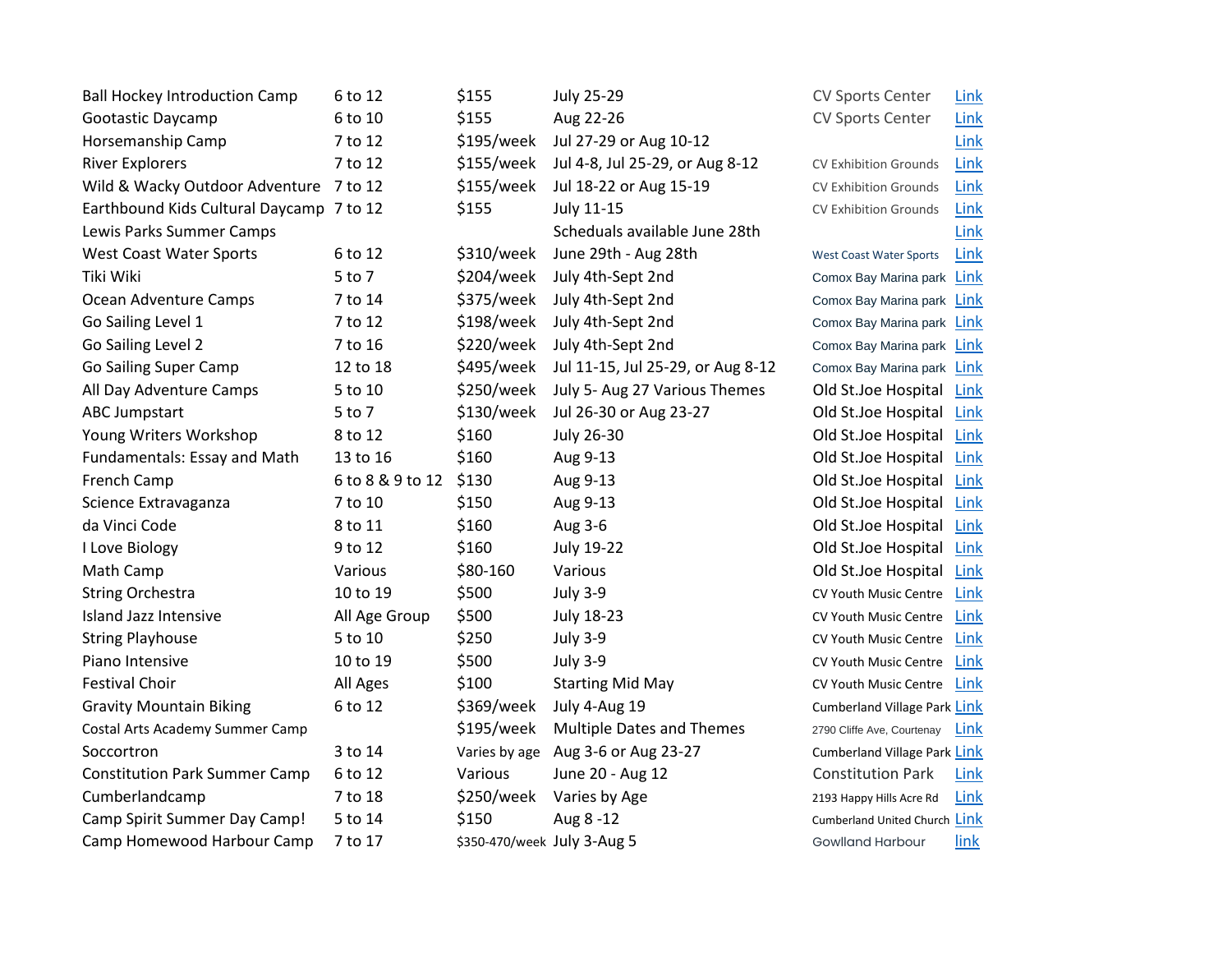| Camp Homewood Ranch Camp                 | 10 to 15                | \$550-590    | July 3-Aug19           | <b>Gowlland Harbour</b> | <u>link</u> |
|------------------------------------------|-------------------------|--------------|------------------------|-------------------------|-------------|
| Camp Homewood Sailing Camp               | 12 to 18                | \$670-940    | <b>July 10-Aug 27</b>  |                         | link        |
| Camp Homewood Woodsman Camp              | 8 to 18                 | \$350-555    | July 3-Aug 27          | Mine Lake               | link        |
| Camp Homewood Work Crew                  | 14 to 18                | \$555        | <b>July 3-8</b>        |                         | link        |
| Park Time                                | 5 to 8                  | \$155/week   | July 4-Sept 2          | Lewis Park              | Link        |
| Discovery                                | 8 to 12                 | $$155/$ week | July 4-Sept 2          | Lewis Park              | Link        |
| <b>Wacky Olympics</b>                    | 5 to 12                 | \$199        | <b>July 18-22</b>      | Lewis Center            | Link        |
| Lego Camp                                | 5 to 12                 | \$175        | August 2-5             | Lewis Center            | Link        |
| <b>Science Detectives</b>                | 5 to 12                 | \$199        | <b>July 18-22</b>      | Lewis Center            | Link        |
| <b>Team Avengers Camp</b>                | 5 to 12                 | \$199        | Aug 22-26              | Lewis Center            | Link        |
| Junior Lifeguard Club                    | 8 to 15                 | \$150        | Aug 29- Sept 2nd       | Lewis Center            | Link        |
| Sculpt N' Swim                           | 9 to 13                 | \$199        | <b>July 11-15</b>      | Lewis Center            | Link        |
| Clay Works Camp                          | 7 to 9 & 10 to 15 \$149 |              | August 8-12            | Lewis Center            | Link        |
| Mixed Media Camp                         | 7 to 9 & 10 to 14 \$149 |              | <b>July 25-29</b>      | Lewis Center            | Link        |
| Drawing and Painting Fun Ivl1            | 8 to 13                 | \$75         | <b>July 18-22</b>      | Lewis Center            | Link        |
| Drawing and Painting Fun Ivl2            | 8 to 13                 | \$125        | <b>July 18-22</b>      | Lewis Center            | Link        |
| Camp Create                              | 6 to 9 & 9 to 12 \$149  |              | <b>July 4-8</b>        | Lewis Center            | Link        |
| Arts in Motion                           | 9 to 13                 | \$199        | August 22-26           | Lewis Center            | Link        |
| Cooks and Crafts Camp                    | 5 to 12                 | \$199        | Aug 29- Sept 2nd       | Lewis Center            | Link        |
| The Baking Camp that Must Not be 5 to 12 |                         | \$199        | July 11-15             | Lewis Center            | Link        |
| Kitchen Adventures Camp                  | 5 to 12                 | \$199        | <b>July 4-8</b>        | Lewis Center            | Link        |
| Cooking Around the World                 | 5 to 12                 | \$199        | <b>July 25-29</b>      | Lewis Center            | Link        |
| Flour Power Camp                         | 5 to 12                 | \$199        | August 8-12            | Lewis Center            | Link        |
| Leaders in the Park                      |                         | <b>FREE</b>  | <b>Various Dates</b>   | Various                 | Link        |
| Summer Volunteer info session            | $12+$                   | <b>FREE</b>  | June 9th               | Lewis Center            | Link        |
| <b>Summer Volunteer Training</b>         | $12+$                   | <b>FREE</b>  | June 29th              | Lewis Center            | Link        |
| Woo Kim Taekwondo Summer Cam 7 to 12     |                         | \$220/week   | <b>Various Dates</b>   | Lewis Salish Building   | Link        |
| <b>Gymnastics Camp</b>                   | 7 to 11                 | \$75         | Aug 29- Sept 2nd       | Lewis Center            | Link        |
| Gym and Splash                           | 9 to 13                 | \$150        | Aug 29- Sept 2nd       | Lewis Center            | Link        |
| <b>Trampoline Camp</b>                   | 7 to 13                 | \$89         | Aug 22-26              | Lewis Center            | Link        |
| Aerial Arts Camp                         | 10 to 18                | \$160        | Aug 16-19              | Lewis Center            | Link        |
| Sport and Splash Kids                    | 8 to 12                 | \$160        | Aug 2-5                | Lewis Center            | Link        |
| Kam Soccer Camp Half Day                 | 6 to 13                 | \$160        | July 25-29 & Aug 22-26 | Lewis Center            | Link        |
| Kam Soccer Camp Full Day                 | 7 to 13                 | \$260        | July 25-29 & Aug 22-26 | Lewis Center            | Link        |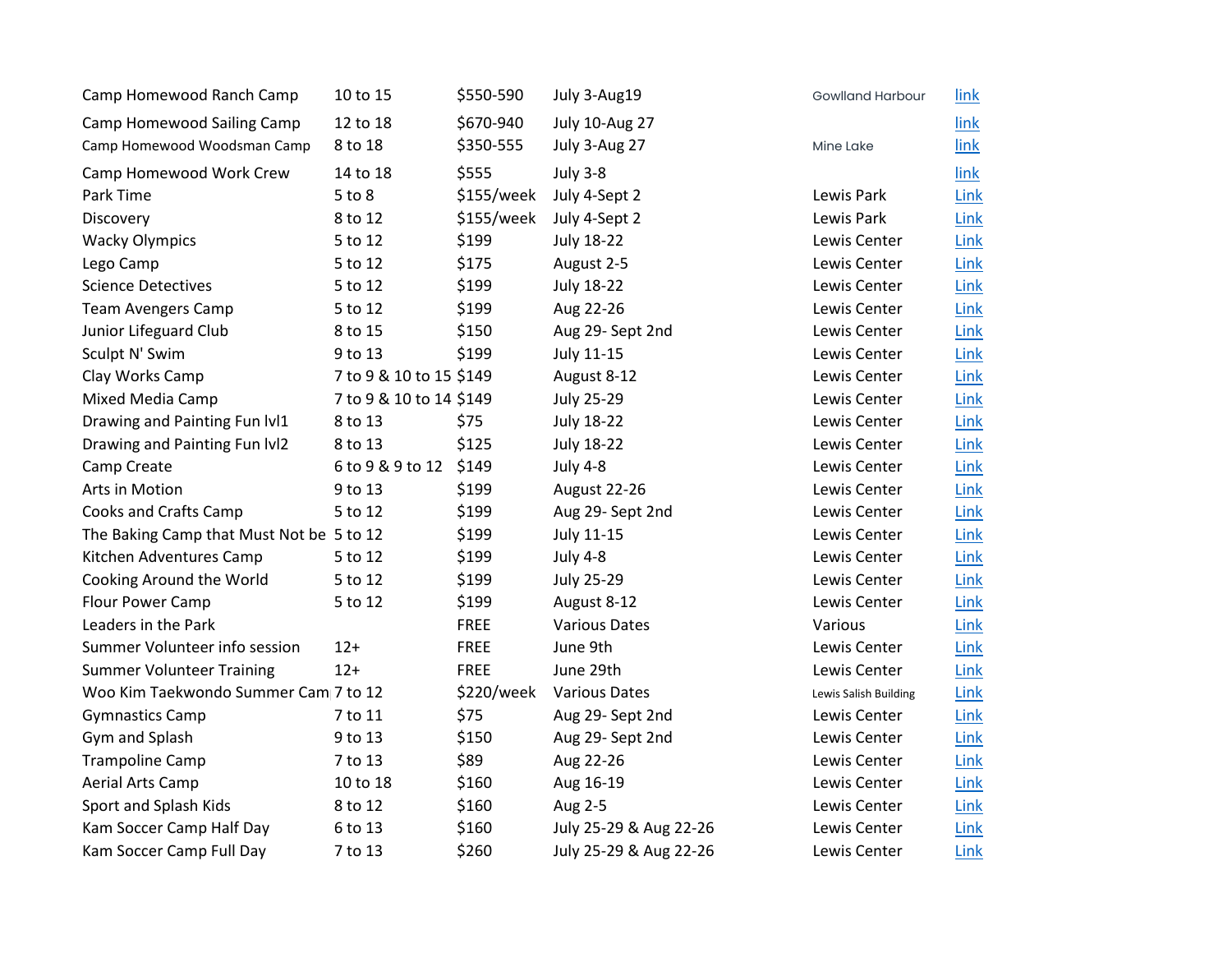| <b>Basketball Skills and Games Camp</b> | 8 to 12  | \$199                   | Aug 8-12                                     | Lewis Center                     | Link |
|-----------------------------------------|----------|-------------------------|----------------------------------------------|----------------------------------|------|
| Archery Camp                            | 8 to 12  | \$199                   | <b>July 4-8</b>                              | Lewis Center                     | Link |
| <b>Trail Blazers</b>                    |          | \$249                   | <b>July 18-22</b>                            | Lewis Park                       | Link |
| <b>Eco Explorers</b>                    | 5 to 12  | \$249                   | <b>July 11-15</b>                            | Lewis Center                     | Link |
| <b>Mystery Quest Camp</b>               |          | \$249                   | <b>August 15-19</b>                          | Lewis Park                       | Link |
| Kids Kayak Camp                         | 8 to 12  | \$250                   | <b>July 4-8</b>                              | CV Kayaks                        | Link |
| Teen Odyssey                            | 11 to 19 | \$80/week               | <b>Various Dates</b>                         | <b>LINC Youth Center</b>         | Link |
| Art Attack and Splash                   | 10 to 16 | \$185                   | <b>July 4-8</b>                              | <b>LINC Youth Center</b>         | Link |
| <b>Boredom Busters</b>                  | 10 to 16 | \$195                   | <b>July 25-29</b>                            | <b>LINC Youth Center</b>         | Link |
| <b>Summer Sunset</b>                    | 10 to 16 | \$195                   | August 22-26                                 | <b>LINC Youth Center</b>         | Link |
| Fun Fridays at the LINC                 | 11 to 18 | <b>FREE</b>             | Jul 8 & 22, Aug 12 & 26, Sep 2               | <b>LINC Youth Center</b>         | Link |
| <b>LINC Legends</b>                     | 10 to 15 | \$185                   | <b>July 25-29</b>                            | <b>LINC Youth Center</b>         | Link |
| <b>CHOPPED</b>                          | 9 to 16  | \$155                   | Jul 11-15 & Aug 22-26                        | <b>LINC Youth Center</b>         | Link |
| <b>Bake Wars</b>                        | 10 to 16 | \$199                   | Aug 15-19                                    | <b>LINC Youth Center</b>         | Link |
| Summer Steam                            | 10 to 16 | \$199                   | Jul 18-22 & Aug 8-12                         | <b>LINC Youth Center</b>         | Link |
| <b>Firefighter Basic Training</b>       | 13 to 18 | \$35                    | July 25th                                    | Macdonald Fire Training Cel Link |      |
| Skatepark Mentorship Program            | 11 to 18 | \$45                    | <b>July 11-15</b>                            | <b>LINC Youth Center</b>         | Link |
| Junior Leaders in Training              | 12 to 17 | \$45                    | July 11-15                                   | <b>LINC Youth Center</b>         | Link |
| Leaders in Training                     | 12 to 17 | \$99                    | <b>July 18-22</b>                            | <b>LINC Youth Center</b>         | Link |
| Food Safe Level 1                       | $13+$    | \$98                    | June 25th                                    | Native Sons Hall                 | Link |
| Girls on the Move                       | 10 to 16 | \$199                   | August 8-12                                  | <b>LINC Youth Center</b>         | Link |
| Sk8 Scoot Swim Supreme                  | 7 to 12  | \$199                   | Aug 29- Sept 2nd                             | <b>LINC Youth Center</b>         | Link |
| Summer Smash Up                         | 10 to 16 | \$49/Day                | August 2-5                                   | <b>LINC Youth Center</b>         | Link |
| Saturday Stunts                         | 10 to 16 | \$45/Day                | <b>Various Dates</b>                         | <b>LINC Youth Center</b>         | Link |
| Sk8 Scoot Swim                          | 7 to 12  | \$155/week              | <b>Various Dates</b>                         | <b>LINC Youth Center</b>         | Link |
| Schools Out Skatepark Tour              | 9 to 16  | \$40                    | June 30th                                    | <b>LINC Youth Center</b>         | Link |
| <b>Haunted House Planning Party</b>     | $8+$     | <b>FREE</b>             | August 24th                                  | <b>LINC Youth Center</b>         | Link |
| Youth Nights                            | 8 to 11  | \$2.50 drop in Tuesdays |                                              | <b>LINC Youth Center</b>         | Link |
| Youth Nights                            | $8+$     |                         | \$2.50 drop in Wednesdays                    | <b>LINC Youth Center</b>         | Link |
| Youth Nights                            | $11 +$   |                         | \$2.50 drop in Thursday-Saturday             | <b>LINC Youth Center</b>         | Link |
| <b>Adapted Swim</b>                     | All Ages |                         | Regular rates Jul5-Sep1 Tuesdays & Thursdays | Lewis Center                     | Link |
| <b>Adapted Chair Fit</b>                | All Ages | \$12/4                  | July 5-26 Tuesdays                           | Lewis Center                     | Link |
| <b>Adapted Stretch &amp; Movement</b>   | All Ages | \$12/4                  | July 8-29 Fridays                            | Lewis Center                     | Link |
| <b>Adapted Summer Sports</b>            | All Ages | \$24/8                  | July 8-Aug 26 Fridays                        | Lewis Center                     | Link |